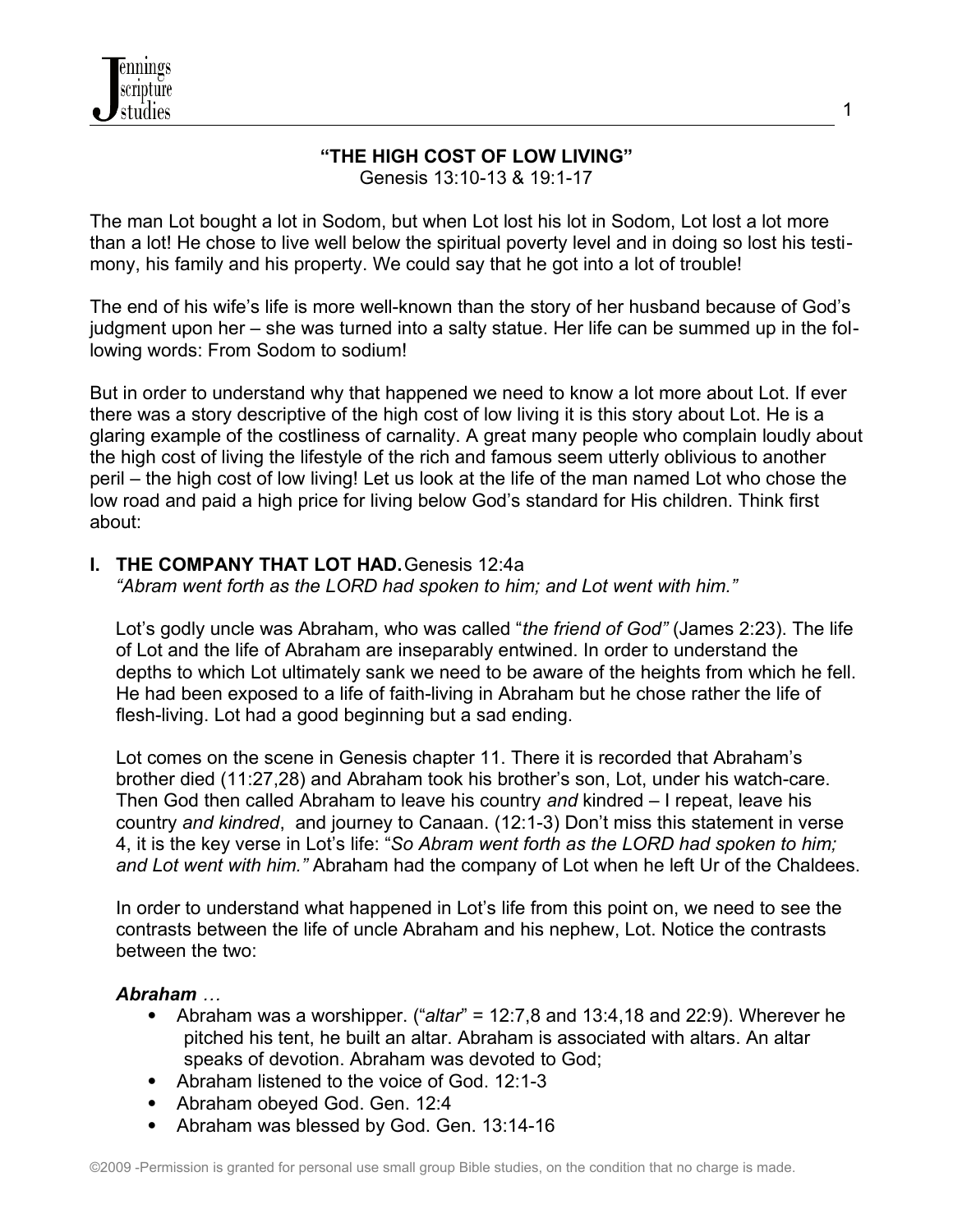

 Abraham was a good example for his nephew, Lot. Now, compare Lot's life with that of Abraham:

*Lot …*

- Evidently Lot was a believer for 2 Peter 2:7 speaks about "*righteous Lot, who was oppressed by the filthy conduct of the wicked …."* Beyond that statement there is nothing good said about Lot. He was at best a nominal yet carnal believer.
- All that was said about Abraham is absent from the life of Lot;
- There is no record that he ever prayed and asked God for guidance;
- There is no record of Lot building altars and worshipping God;
- Were it not for the New Testament reference to him, we would hardly suppose that he was a true believer.

 Lot was a tag-along! He went along just to get along! Notice several verses: Gen. 12:4 *"So Abram went forth as the LORD had spoken to him;and Lot went with him."* Gen. 13:1 "*So Abram went up from Egypt to the Negev, he and his wife and all that belonged to him, and Lot with him*."

 Gen. 13:3 "(Abraham) *went on his journeys from the Negev as far as Bethel"* and v.5 "*Now Lot … went with Abram."*

 Lot's pursuits appear to be solely for gain, not for God. He had a godly uncle for his role model but there is no evidence that he was spiritual. In fact, just the opposite is true – he was carnal! One can be raised in a Christian home, have a godly heritage, attend a Bible teaching church, be exposed to truth and yet have a carnal, worldly mind-set like Lot.

 **Illust.** There is a man in the New Testament who apparently was just like Lot – his name was Demas. He had the Apostle Paul as his mentor and tutor. He had every spiritual advantage but he, like Lot, had a carnal heart. Paul wrote of him, "*Demas, having loved this present world, has deserted me."* (2 Timothy 4:10)

 Lot and Demas had excellent spiritual companions but their hearts were set on things earthly, not things eternal. We would all do well to heed Paul's exhortation: *"Therefore if you have been raised up with Christ, keep seeking the things above, where Christ is, seated at the right hand of God. Set your mind on the things above, not on the things that are on earth. For you have died and your life is hidden with Christ in God."* (Col. 3:1-3)

With this background about Lot let us look more specifically at what went wrong in Lot's life. Consider:

## **II. THE CHOICES THAT LOT MADE.** Genesis 13:10-11

 When Lot separated from Abraham's godly influence, he went down-hill from that point on. We can see the erosion of what little godly inclinations Lot had in the choices that he made. Notice: Genesis 13:11 - "*So Lot chose for himself all the valley of the Jordan";* Genesis 13:12 "*Lot settled in the cities of the valley";* Genesis13:12,13 *"Lot moved his tents as far as Sodom. Now the men of Sodom were wicked exceedingly and sinners*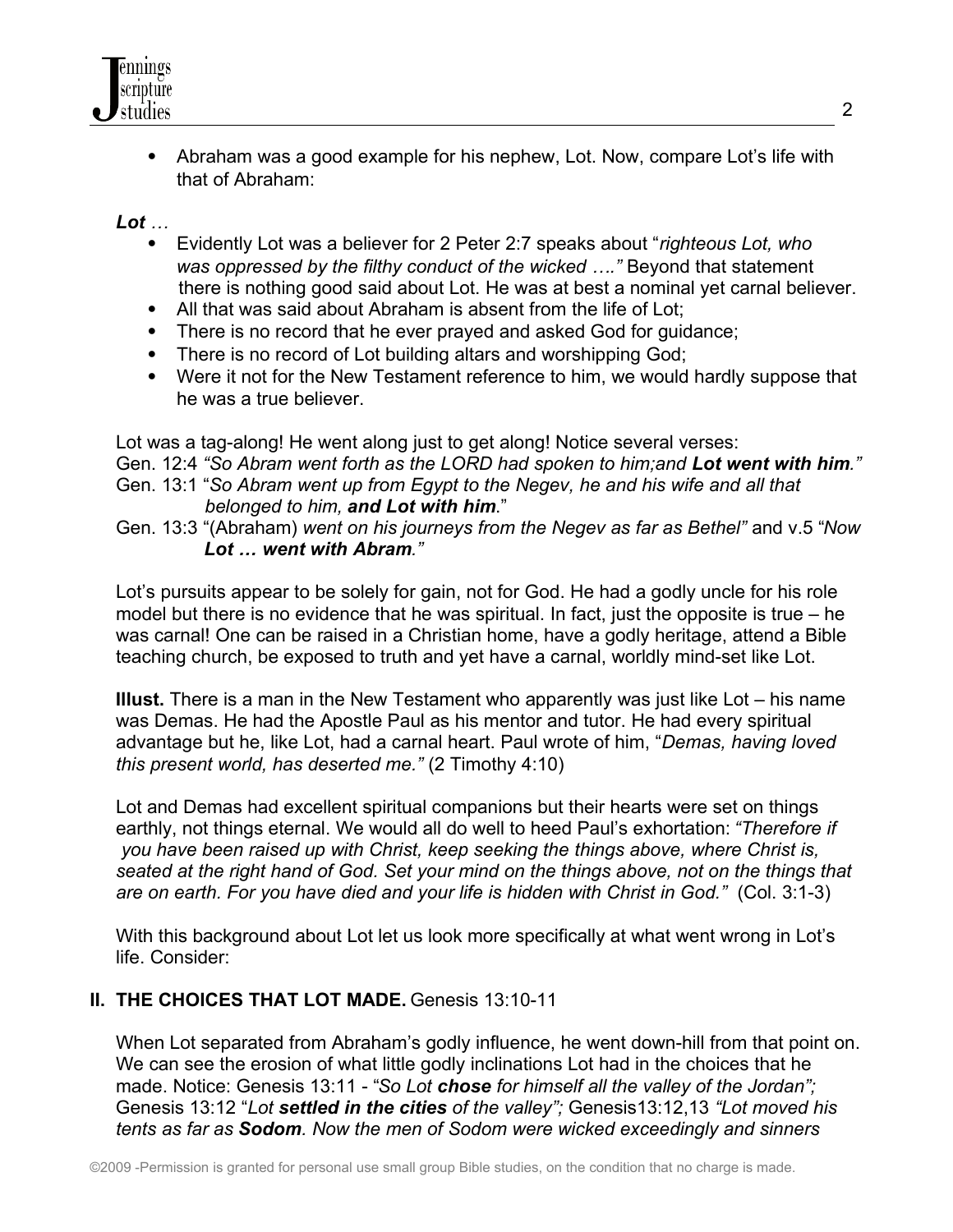*against the LORD"*; Genesis19:1 *"Lot sat in the gate of Sodom."* The city gates were where business was transacted and city officials held court. Some have suggested that Lot had become a city official in Sodom.

The *lust* of the eyes (I Jn.2:16); the *lure* of Sodom and the *love* of pleasure were too much for Lot to resist and so he made the choice that he regretted to his dying day. He, like his uncle Abraham, had lived a nomadic life as herdsmen and shepherd. Now he abandoned that peaceful life and with his family moved into the most wicked of cities. Lot gravitated toward the worst place with the worst people. Why would a person do that? Some of those who claim to be God's children feel more at home with the devil's crowd than God's crowd. They indulge the flesh while ignoring the Spirit. You cannot do that without suffering great loss!

There are many other examples in the Bible of those who made bad spiritual choices:

- Adam & Eve chose to disobey God;
- Cain chose to offer a sacrifice unacceptable to God;
- David chose to commit adultery with Bathsheba and murder Uriah;
- The rich, young ruler chose to live life without God he "went away sorrowful";
- Judas chose to betray Jesus for 30 pieces of silver;
- Pilate chose to allow Jesus to be crucified;
- Felix chose to wait until some more convenient season, etc.

Let us analyze Lot's choices as follows:

- **Lot's Choice was based upon Sight not Faith.** Genesis 13:10 Lot's choice was a selfish choice. Lot chose the land that looked best to him. Lot did not consult God about his choice. It is always dangerous to leave God out of our plans. Worldly desires result in wrong decisions. God chose for Abraham, Genesis 13:14-18.
- **Lot's choice was based upon Greed, not Gratitude**.

Lot was the younger, the nephew of Abraham. Out of respect for Abraham he should have deferred to his uncle in spite of the fact that Abraham gave Lot first choice. Lot never considered his godly uncle, just himself. If it had not been for Abraham, Lot would have had nothing.

• Lot Chose with Earthly not Eternal values in view. Genesis 13:12,13 Everyone has to live somewhere – but when a person deliberately chooses the worst environment, substituting the material for the spiritual, that person is on the way down to low living. Why would Lot take his family into that sort of place? God had said of Sodom: "*Now the men of Sodom were wicked exceedingly and sinners against the LORD."* (Genesis 12:12,13)

 When it came to making choices Lot went with what appealed most to his fleshly appetites and was blind to the dangers of Sodom and its impact on his soul. Lot had material gain in mind, not spiritual gain. In moving to Sodom he was risking his reputation, exposing his family to evil and jeopardizing his eternity.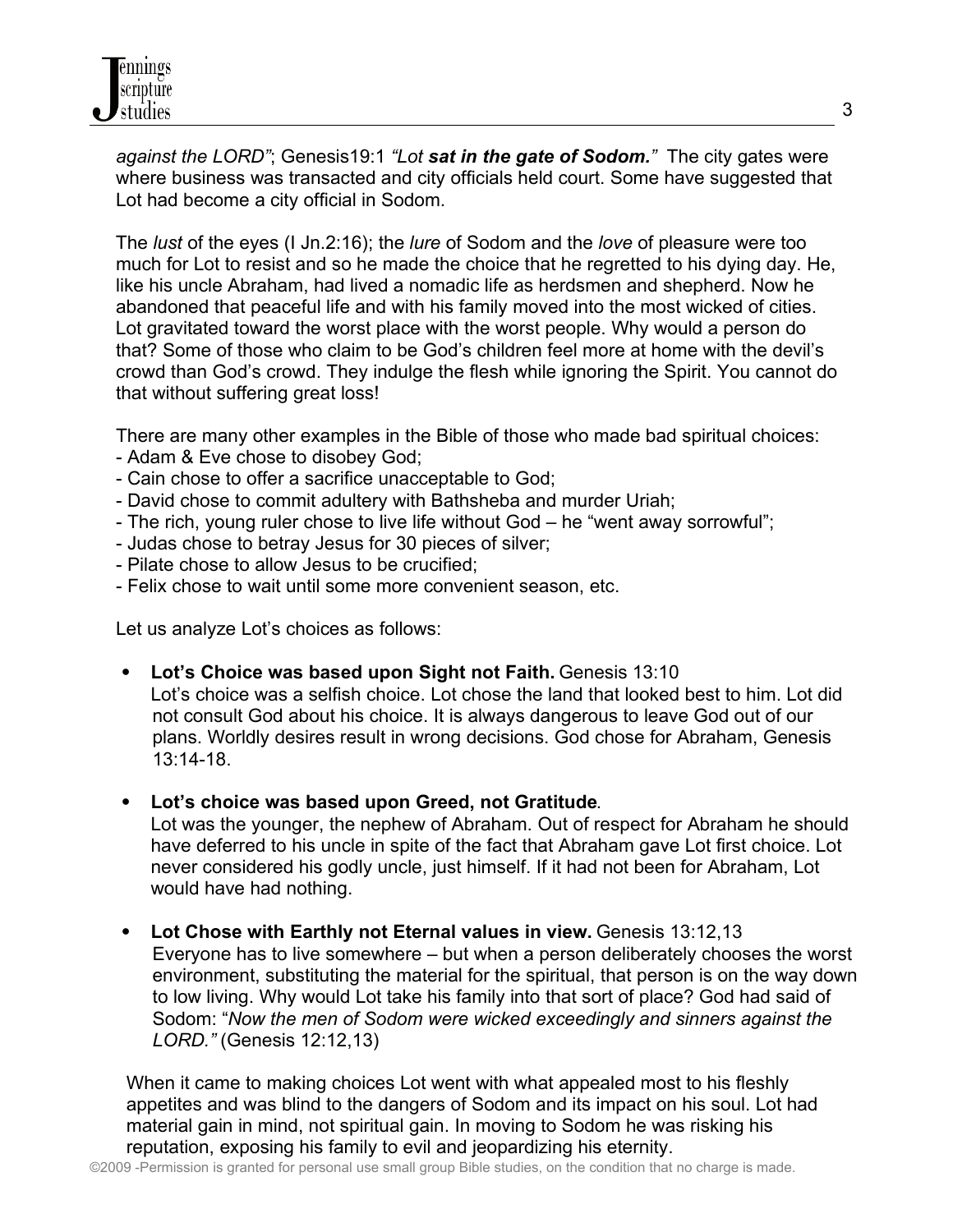Keep eternities values in view! Think long-term! Keep looking toward the day when we must stand before God and answer for every sinful choice not repented of. All of Lot's problems were a result of making choices without considering God's will for his life.

What kind choices are you making? Our decisions determine our destiny, therefore choose wisely! We make our choices and then our choices make us. The choices we make today are the ones you're going to have to live with and die with and for which we answer to God. Former President, Ronald Regan said: "Ones philosophy of life is not best expressed in words. It is expressed in the choices one makes. And the choices we make are ultimately our responsibility."

 **Illust.** Casey Stengel, colorful Manager of the New York Yankee baseball team said to new players who had joined the ball club: "Don't ever forget, once you put on that shirt with the Yankee emblem on it, you become a Yankee and you stay a Yankee. Great things are expected of you just because you are wearing that uniform. Don't ever let it down!" (Quoted in Yogi Berra's book, Ten Rings, p.211)

The same is more true for those of us who call ourselves Christians. Once we make the choice to declare for God and to follow Christ, we have the responsibility to live like it. We should be an example not only for the family of God, but for the world of sinners around us.

 Lot's choices expressed his philosophy of life, he chose on the basis of what pleased him at the moment without taking God into consideration. He chose to live for the here and now without a thought to the hereafter. That philosophy was carried out not only in the choices Lot made but, notice in addition:

## **III. THE COMPROMISES THAT LOT DISPLAYED.**

Before we look at the compromises that Lot displayed, it would be well for all of us to be on the same page regarding what compromise is. What does it mean to compromise? Webster's New World College Dictionary defines moral compromise as follows: *"To weaken or give up one's principles for reasons of expediency."* In matters of conscience, character and convictions, compromising is always bad.

Consider some of the dangers of compromising:

- In matters of a spiritual nature, to compromise is to weaken your resolve;
- When you agree to compromise you are advertising that you are for sale;
- To compromise your spiritual convictions is to take a half-step toward evil;
- Compromise is simply changing the question to fit the answer;
- Compromise is the strategy the devil uses to get what he can't take by force;
- When we compromise with the world we lose our fellowship with God.

 Let us look at the compromises displayed by Lot. He is now living in Sodom and was visited by angelic beings who came to accompany him and his family out of Sodom.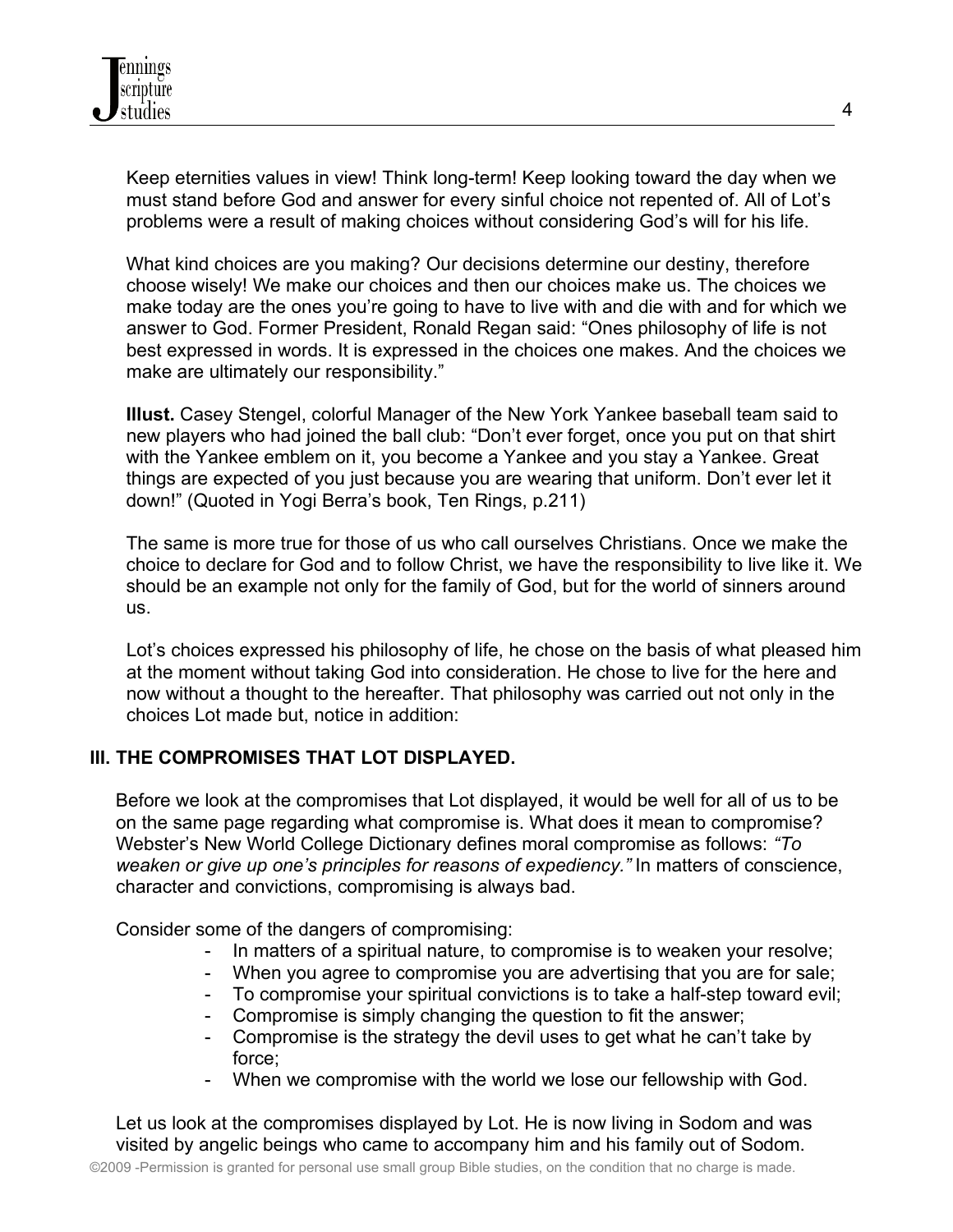## **Compromise is seen in his Partnerships.**

When the wicked men of Sodom came to Lot's house to molest the two visitors, Lot appealed to them by calling them *"brothers" - "Please, my brothers, do not act wickedly."* (Genesis 19:7) We are told in Genesis 13:13 - *"Now the men of Sodom were wicked exceedingly and sinners against the LORD."* 

These were not merely your so-called "good ole boys" having a fun time on Saturday night. These men were sexually depraved, bad to the bone, criminal types. Yet Lot calls these men *"brothers"* ! Compromise!

### **Compromise is seen is his Perverseness.**

*"Now behold, I have two daughters who have not had relations with man; please let me bring them out to you, and do to them whatever you like; only do nothing to these men, inasmuch as they have come under the shelter of my roof."* (Genesis 19:8)

 Lot offered his daughters to the Sodomites to "*do to them whatever you like."* How much lower than that can one sink? Here Lot's compromising character is clearly revealed.

## **Compromise is seen in his Powerlessness.**

When Lot saw that Sodom was to be destroyed, *"Lot went out and spoke to his sonsin-law, who were to marry his daughters, and said, "Up, get out of this place, for the LORD will destroy the city." But he appeared to his sons-in-law to be jesting."* (Genesis 19:14) Lot had no godly influence upon his would-be sons-in-law. His testimony was powerless! When we compromise with the world we lose our spiritual power. Samson is a good illustration of the same principle.

 Back to the definition of compromise: *"To weaken or give up one's principles for reasons of expediency."* That is what Lot did and now his compromises are bearing bitter fruit. Yes, Lot lost a lot when Lot bought a lot in Sodom!

 **Illust.** Did you hear about the bear hunter who compromised with the bear? Well, Winter was coming on and a hunter went out into the forest to shoot a bear out of which he planned to make a warm coat. By and by he saw a bear coming toward him and raised his gun and took aim. "Wait," said the bear, "why do you want to shoot me?" "Because I am cold and I need a coat," said the hunter. "But I am hungry," the bear replied, "so let's sit down and talk about this." Later, the bear patted his stomach, having had a good meal. And the hunter? He was covered with fur! We always lose out when we try to compromise with sin. It will consume us!

 **Illust.** The Cadets at the military academy at West Point have what they call "The Cadet Prayer" which they repeat every Sunday in chapel services. Listen to it:

 "Make us choose the harder right instead of the easier wrong, and never to be contented with half truth when whole truth can be won. Endow us with courage that is born of loyalty to all that is noble and worthy, that scorns to compromise with vice and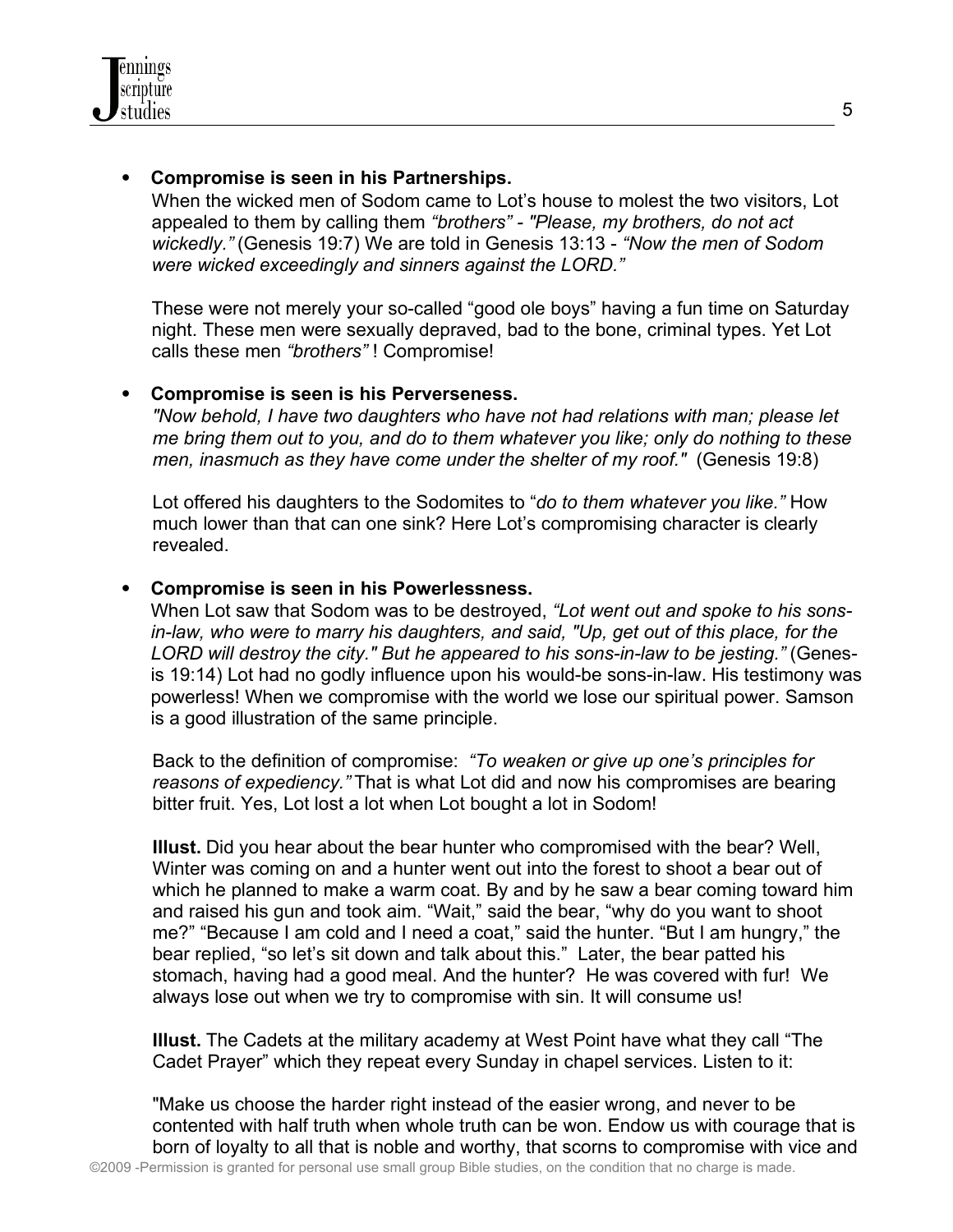

 injustice and knows no fear when right and truth are in jeopardy." We would do well to memorize and repeat that prayer regularly.

 Lot has been paying all along for the choices and compromises that he has made, but the highest cost is yet to come. Note:

## **IV. THE COSTS THAT LOT PAID.**

Every sin has a bill attached to it. Pay day is coming someday. And for Lot, payday has arrived. Notice what Lot's choices and compromises cost him:

**He was pauperized.** Genesis 19:15-17 and v.30

 *"When morning dawned, the angels urged Lot, saying, "Up, take your wife and your two daughters who are here, or you will be swept away in the punishment of the city." But he hesitated. So the men seized his hand and the hand of his wife and the hands of his two daughters, for the compassion of the LORD was upon him; and they brought him out, and put him outside the city. When they had brought them outside, one said, "Escape for your life! Do not look behind you, and do not stay anywhere in the valley; escape to the mountains, or you will be swept away."* And v.30 *"Lot went up from Zoar, and stayed in the mountains, and his two daughters with him; for he was afraid to stay in Zoar; and he stayed in a cave, he and his two daughters."*

 Lot had been well-to-do. When he left uncle Abraham he was a rich man. Now he was a pauper. He had lost all of his possessions and now lived in a cave! But that's not all.

**His sons-in-law were penalized. Genesis 19:14,24 & 25** 

*"Lot went out and spoke to his sons-in-law, who were to marry his daughters, and said, "Up, get out of this place, for the LORD will destroy the city." But he appeared to his sons-in-law to be joking."* And v.24 & 25 *"Then the LORD rained on Sodom and Gomorrah brimstone and fire from the LORD out of heaven, and He overthrew those cities, and all the valley, and all the inhabitants of the cities, and what grew on the ground."*

 Fire and brimstone rained down on the cities, destroying all in them. Like the people of Noah's day, the inhabitants of Sodom and Gomorrah were destroyed – this time, not by water but by fire!

- **His wife was petrified.** Genesis 19:26 *"His wife, from behind him, looked back, and she became a pillar of salt."*
- **His daughters were perverted.** Genesis 19:31-35 Lot's daughters had become morally perverted in Sodom. Together they planned to make their father drunk and while he was drunk each daughter was involved in an incestuous act with their own father and conceived and gave birth to a son. Persons who live low usually drag others down with them.